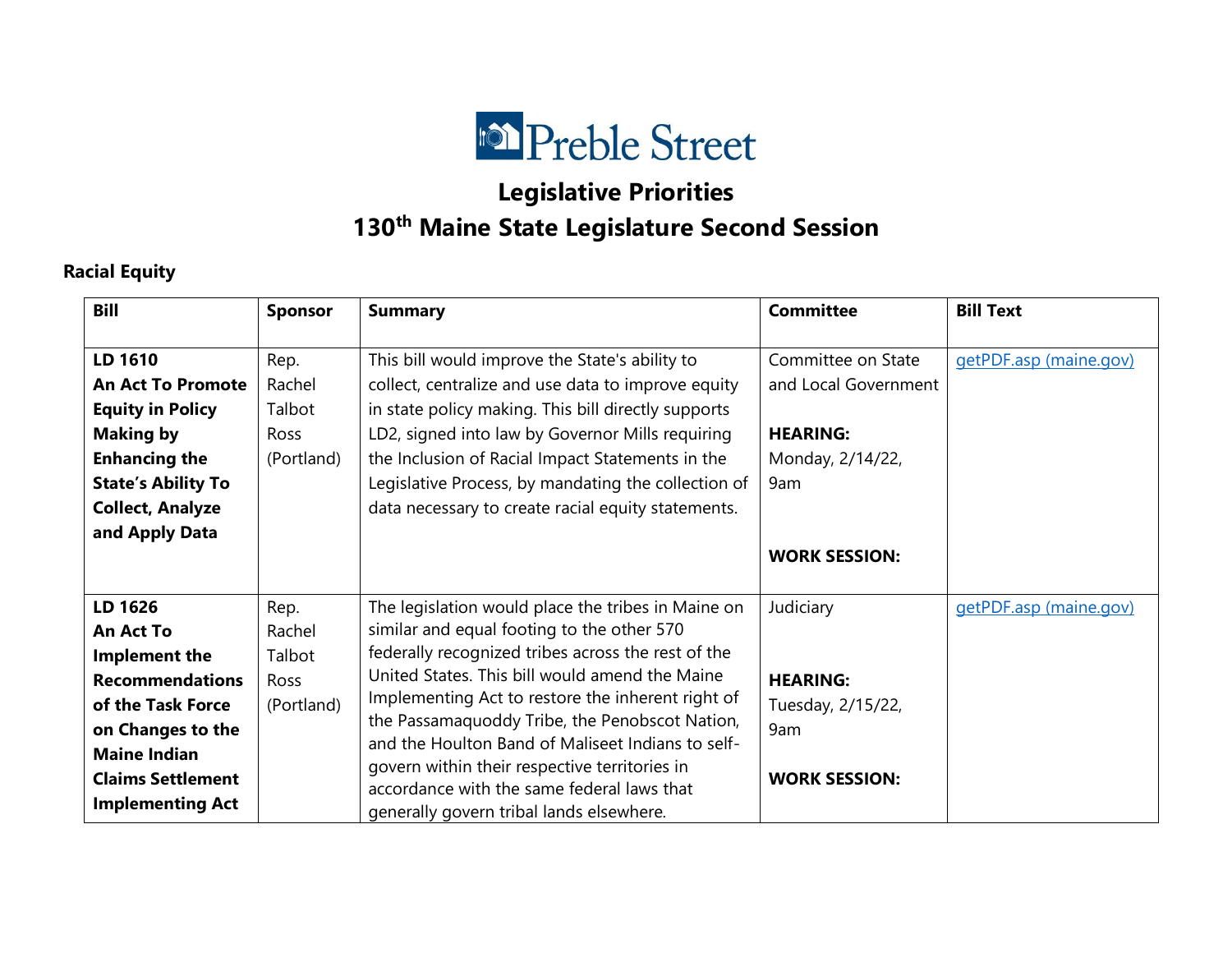### **Anti-Hunger**

| <b>Bill</b>                                                                                                                       | <b>Sponsor</b>                    | <b>Summary</b>                                                                                                                                                                                                                                                                                                                                                                                                                                                                                                                                                                                     | <b>Committee</b>                                                                                                                                | <b>Bill Text</b>       |
|-----------------------------------------------------------------------------------------------------------------------------------|-----------------------------------|----------------------------------------------------------------------------------------------------------------------------------------------------------------------------------------------------------------------------------------------------------------------------------------------------------------------------------------------------------------------------------------------------------------------------------------------------------------------------------------------------------------------------------------------------------------------------------------------------|-------------------------------------------------------------------------------------------------------------------------------------------------|------------------------|
| LD 174<br><b>An Act To</b><br>Implement the<br><b>Recommendations</b><br>of the Ending<br>Hunger by 2030<br><b>Advisory Group</b> | Rep. Bill<br>Pluecker<br>(Warren) | LD 174 adopts the recommendations of the<br>"Ending Hunger in Maine by 2030 Advisory<br>Group," convened by LD 1159 in the 129 <sup>th</sup> Maine<br>Legislature. Donna Yellen, Deputy Director of<br>Preble Street, was a member of this Advisory<br>Group and the agency has been engaged with<br>both the process and the articulate<br>recommendations to end hunger in Maine by 2030<br>including: ensuring all people have consistent<br>access to a variety of culturally appropriate food<br>and addressing systemic changes by eliminating<br>root causes of hunger and food insecurity. | Agriculture,<br>Conservation and<br>Forestry<br><b>HEARING:</b><br>Tuesday, 1/18/22,<br>11am<br><b>WORK SESSION:</b><br>Tuesday, 2/8/22,<br>1pm | getPDF.asp (maine.gov) |

# **Shelter/Housing Rights**

| <b>Bill</b>               | <b>Sponsor</b> | <b>Summary</b>                                      | Committee | <b>Bill Text</b>       |
|---------------------------|----------------|-----------------------------------------------------|-----------|------------------------|
| LD 1871                   | Rep.           | This bill extends LD 1294's original mandate for an | Judiciary | getPDF.asp (maine.gov) |
| <b>Resolve, Directing</b> | Rachel         | additional two years to conduct a Dignity Pilot     |           |                        |
| the Maine Human           | Talbot         | program receiving and reporting on how people       |           |                        |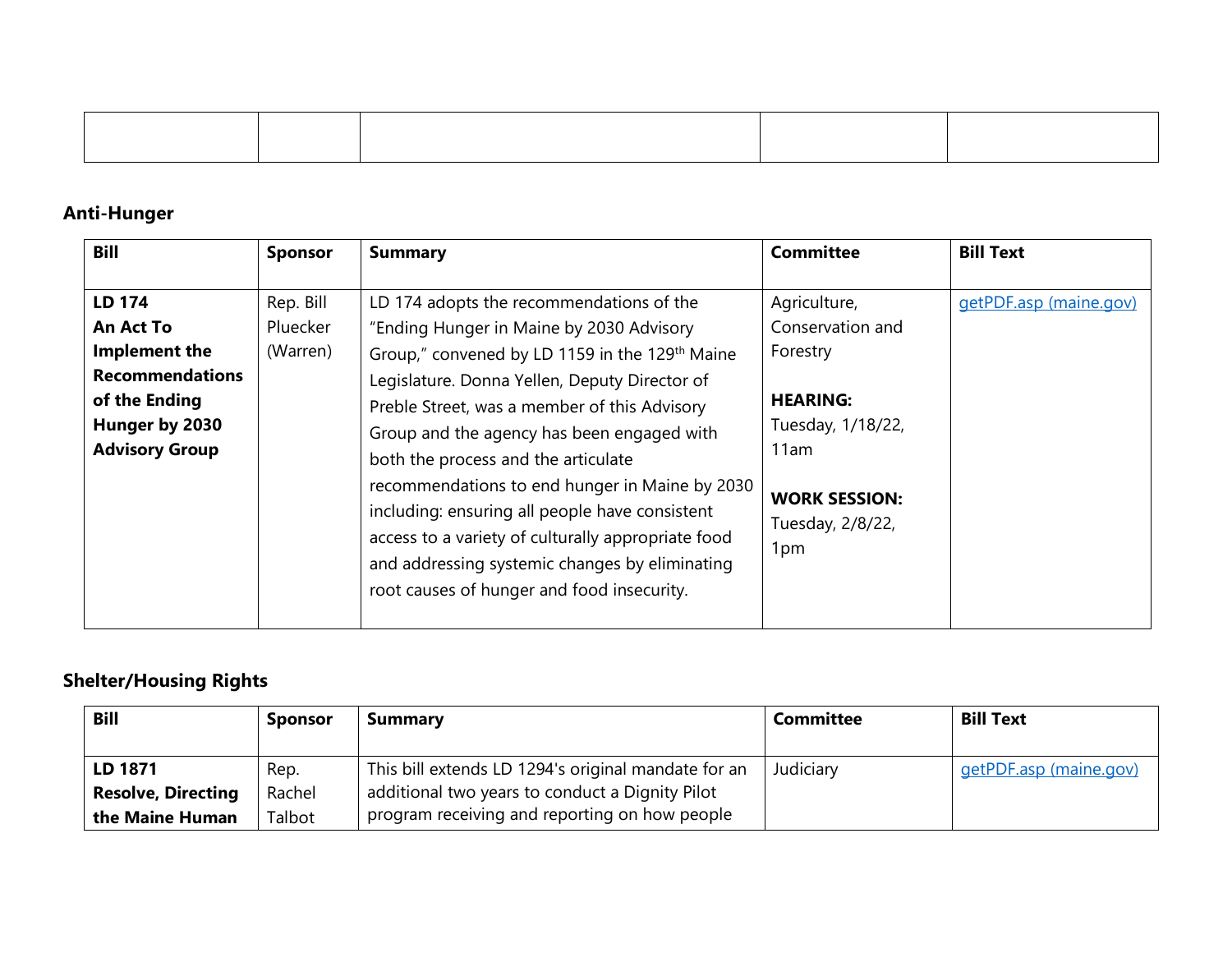| <b>Rights Commission</b>   | Ross       | experiencing homelessness are discriminated        | <b>HEARING:</b>      |  |
|----------------------------|------------|----------------------------------------------------|----------------------|--|
| <b>To Extend Its Pilot</b> | (Portland) | against in the state of Maine.                     | Tuesday, 1/25/22,    |  |
| <b>Program To</b>          |            |                                                    | 1pm                  |  |
| <b>Investigate and</b>     |            |                                                    |                      |  |
| <b>Report on</b>           |            |                                                    |                      |  |
| <b>Incidents of</b>        |            |                                                    | <b>WORK SESSION:</b> |  |
| <b>Harassment Due to</b>   |            |                                                    | Wednesday, 2/2/22,   |  |
| <b>Housing Status,</b>     |            |                                                    | 10am                 |  |
| Lack of                    |            |                                                    |                      |  |
| <b>Employment and</b>      |            |                                                    |                      |  |
| <b>Other Issues</b>        |            |                                                    |                      |  |
|                            |            |                                                    |                      |  |
|                            |            |                                                    |                      |  |
| <b>LR 2299</b>             | Rep. Ryan  | A persistent barrier to shelter and affordable     | Labor and Housing    |  |
| <b>An Act To</b>           | Fecteau    | housing are zoning laws and regulations. This bill |                      |  |
| <b>Implement the</b>       | (Biddeford | proposes to adapt the Commission to Increase       | <b>HEARING:</b>      |  |
| <b>Recommendations</b>     |            | Housing Opportunities recommendations covering     |                      |  |
| of the Commission          |            | a wide variety of topics including Fair Housing.   |                      |  |
| <b>To Increase</b>         |            |                                                    | <b>WORK SESSION:</b> |  |
| <b>Housing</b>             |            |                                                    |                      |  |
| <b>Opportunities in</b>    |            |                                                    |                      |  |
| <b>Maine by Studying</b>   |            |                                                    |                      |  |
| <b>Zoning and Land</b>     |            |                                                    |                      |  |
| <b>Use Restrictions</b>    |            |                                                    |                      |  |
|                            |            |                                                    |                      |  |
|                            |            |                                                    |                      |  |